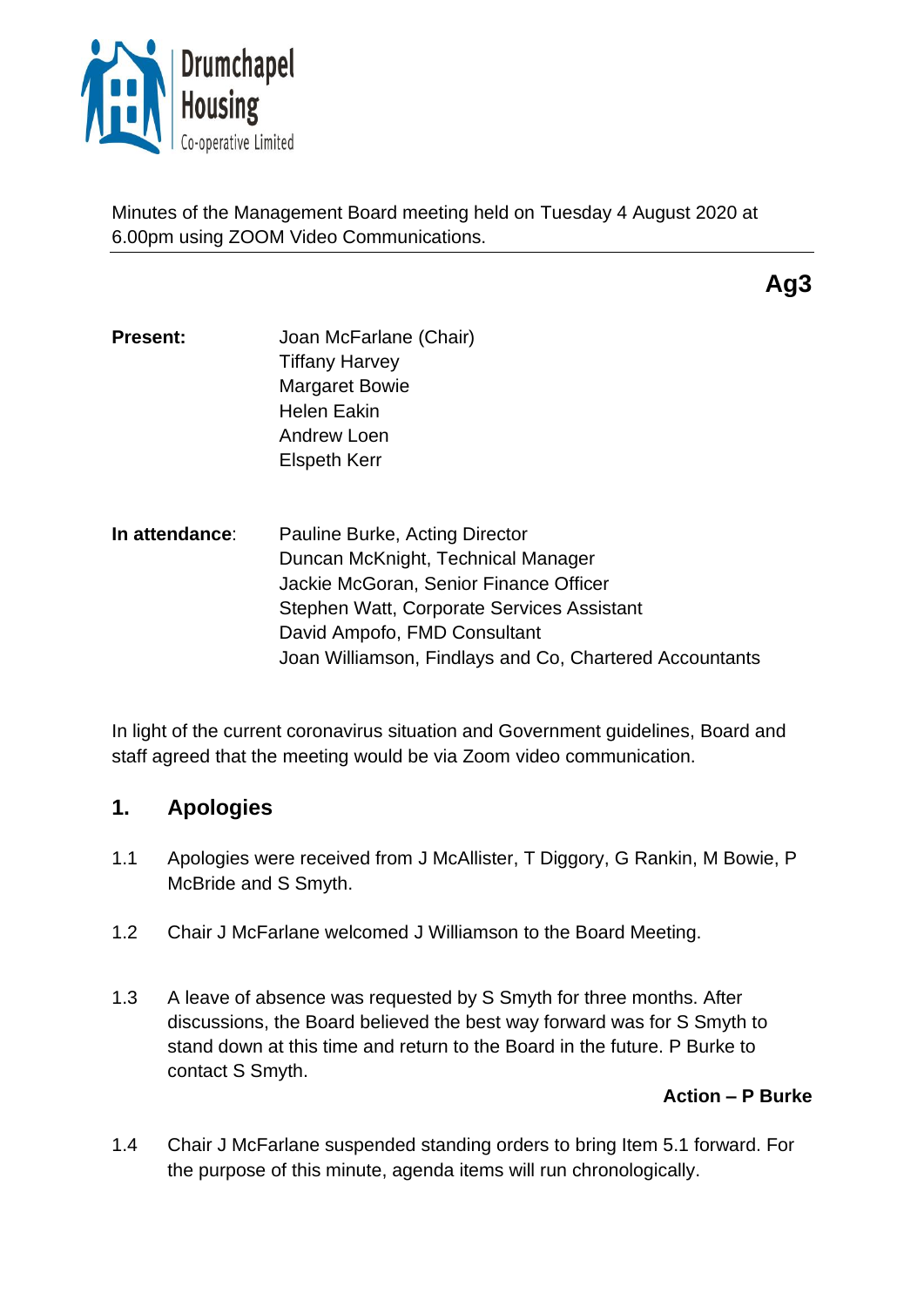# **2. Declaration of interest**

2.1 There were no declarations of interest.

# **3. Minute of the previous meeting**

3.1 The minute of the meeting on 30 June 2020 was proposed by H Eakin and seconded by A Loen. These minutes will be signed at the first available date after lockdown.

## **Action – S Watt**

## **4. Matters arising**

4.1 P Burke highlighted an error in the Business Plan presented at the June meeting. The error was noted within the average rents. The error was a small amount of money (pennies) none the less the Business Plan has been updated to reflect this.

# **5. Acting Director's report**

## **5.1 Draft Annual Accounts to 31 March 2020**

- 5.1.1 Joan Williamson of Findlay & Co presented the draft annual accounts for 2019/20 and highlighted the key elements of the financial statements and associated papers for Board information. Particular attention was drawn to the fact that the Co-operative has seen an increase in its short-term financial position by way of an overall surplus. The amount generated has increased from £402,136 in 2019 to £1,074,205 in 2020. J Williamson highlighted the main reason the overall surplus was significantly more than the previous year is largely due to the actuarial movement on the pension scheme which was a gain of £486,000 (2018 - £284,000 loss).
- 5.1.2 The management letter, which details key risks, system testing and findings of the auditor was presented to the Board. It was noted that there was an immaterial unadjusted error of £14,310.31 which related to the revised amortisation of kitchen components. This adjustment will be made in the following financial year. The Board was pleased to note a 'clean' management letter.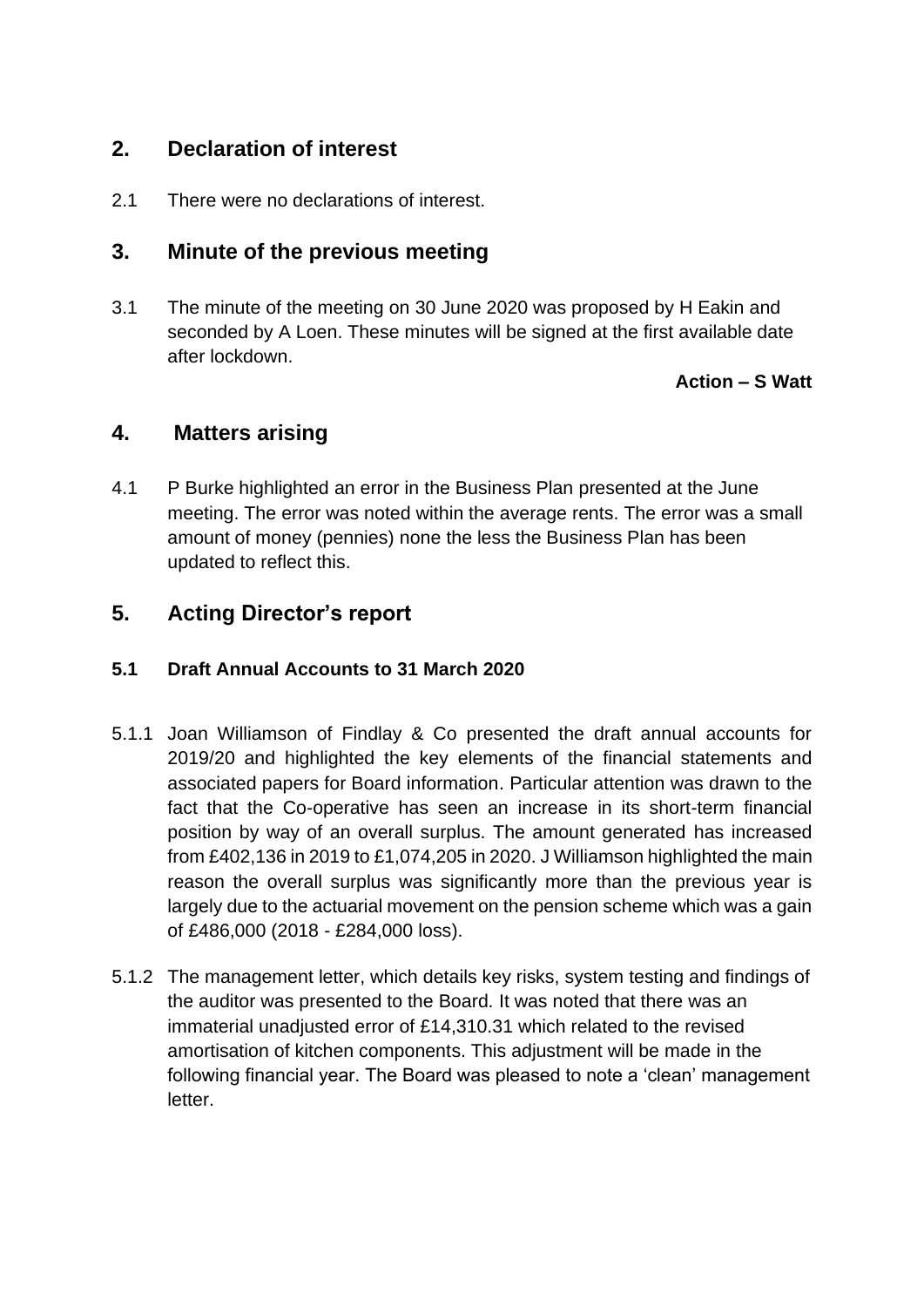- 5.1.3 The letter of representation and response to the management letter were approved by the Board and arrangements were made with the Chair for signing of the aforementioned documents.
- 5.1.4 P Burke wished to thank all staff involved in the audit and recognised that the audit was more challenging this year to carry out due to lockdown restrictions which resulted in the audit taking slightly longer than normal.

## **J Williamson exited the meeting at 6.38pm.**

## **5.2 SHAPS Financial Assessment**

- 5.2.1 J McGoran advised the Board that the SHAPS Financial assessment was prepared. Based on the information input to the assessment tool which was taken from the final draft accounts the Co-operative remains in the low risk category.
- 5.2.2 Board noted the financial assessment and arrangements will be made for the return to be submitted by the due date 31 August 2020.

**Action – J McGoran**

## **D Ampofo exited the meeting at 6.41pm.**

## **5.3 Secretary's Year-End Report**

5.3.1 P Burke presented the report to Board. It was noted in terms of Rule 63, Rules 57– 62 have been followed with the following exception regarding Rule 57:

Due to Covid-19 and the Government's Directive for social distancing the minutes of the Board meetings held April, May and June 2020 were presented at the next appropriate meeting, however the minutes of the meetings have not been signed by the Chairperson as the Board meetings were held virtually using the Zoom platform. The minutes will be signed by the Chairperson at the first available opportunity once the Government's Directive on social distancing is relaxed.

5.3.2 The Board noted the Secretary's report.

## **5.4 Annual General Meeting (AGM)**

5.4.1 Following advice from our lawyers, Board considered the options available to them and approved the option of moving the AGM from 26 August 2020 to 10 September 2020 and to hold a virtual AGM using zoom platform, giving more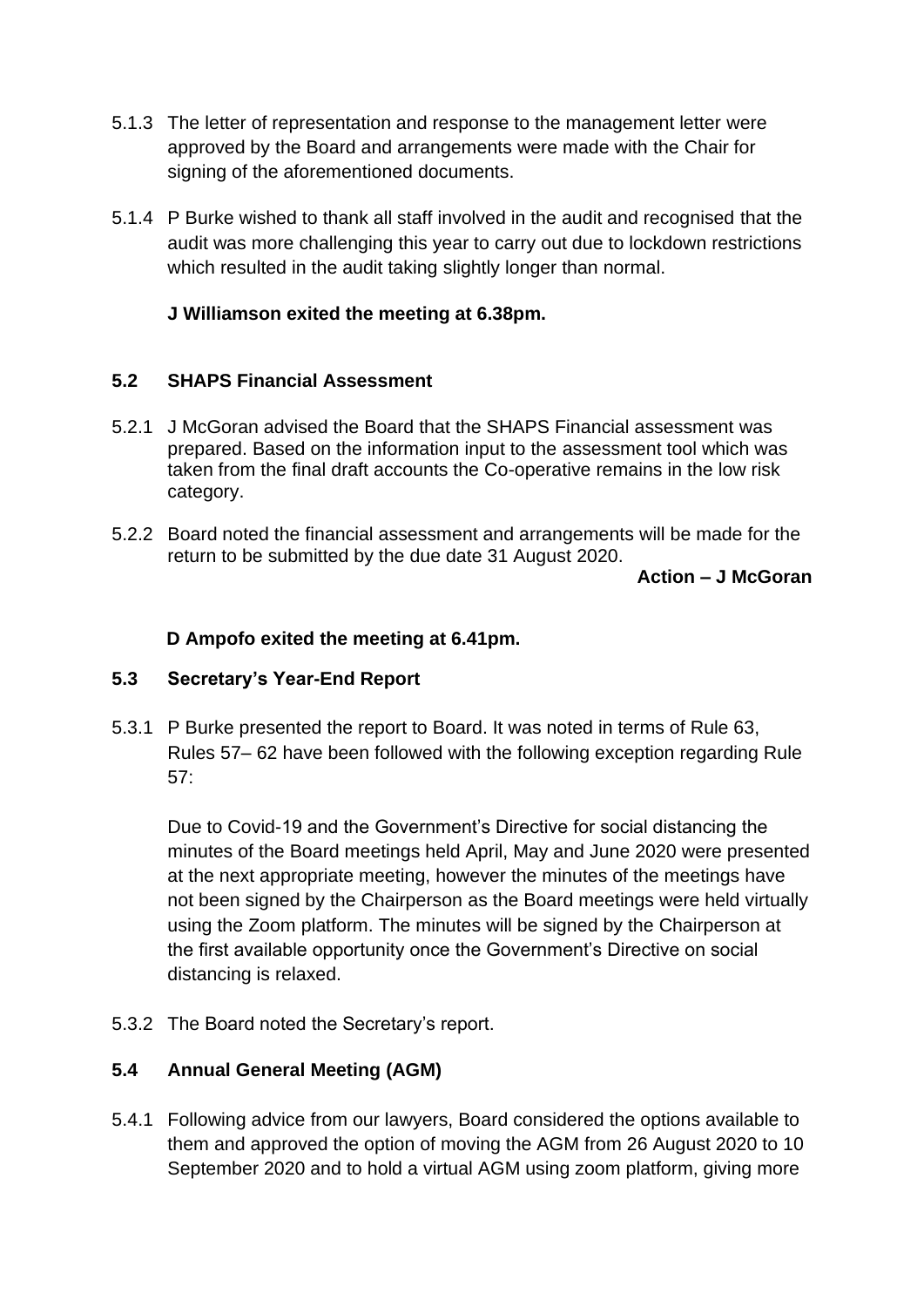notice to Members and include mitigation measures proposed by SFHA to give Members an opportunity to participate.

## **5.5 Review of 2020 Model Rules Changes**

- 5.5.1 The Board were presented with a summary of the existing 2015 Rules of the Co-operative and the new 2020 Model Rules (item 5.5(i)) prepared by MacRoberts LLP. Board approved the adoption of the 2020 Model Rules with the exception of Rule 21.1 quorum requirements; Board agreed to retain the wording of the 2015 Rules for Rule 21.1 and allow attendance via virtual methods to count towards the quorum of Members required for the AGM.
- 5.5.2 Following legal advice from our lawyers, Board considered the options available to them and approved the option of holding a Special General Meeting immediately after the AGM to adopt the 2020 Model Rules. Board requested MacRoberts LLP contact the Scottish Housing Regulator with their decision.

### **Action – P Burke**

## **5.6 Annual Review of Registers**

- 5.6.1 Due to Covid-19 and the Government's Directive for social distancing, the Board meetings are currently being held virtually therefore, the registers which are normally presented for signing in the final meeting prior to the AGM would be made available for signing at the first physical meeting once the Government's Directive is relaxed.
- 5.6.2 The Board noted the update re the Annual Review of Registers.

## 5.7 **Code of Conduct report – staff**

- 5.7.1 All staff have agreed and signed their Terms and Conditions presented for the year 2020/21. Additional guidance regarding the Staff Code of Conduct was disseminated to staff in July 2020.
- 5.7.2 Board members noted the annual declarations.

## 5.8 **Quarterly Assurance Update – Quarter 1 2020/2021**

5.8.1 P Burke presented for information and noting the quarterly assurance report. Board members noted that improvements required from 2019/20 were largely complete with two outstanding items that will carry forward to the Action Plan for 2020/21.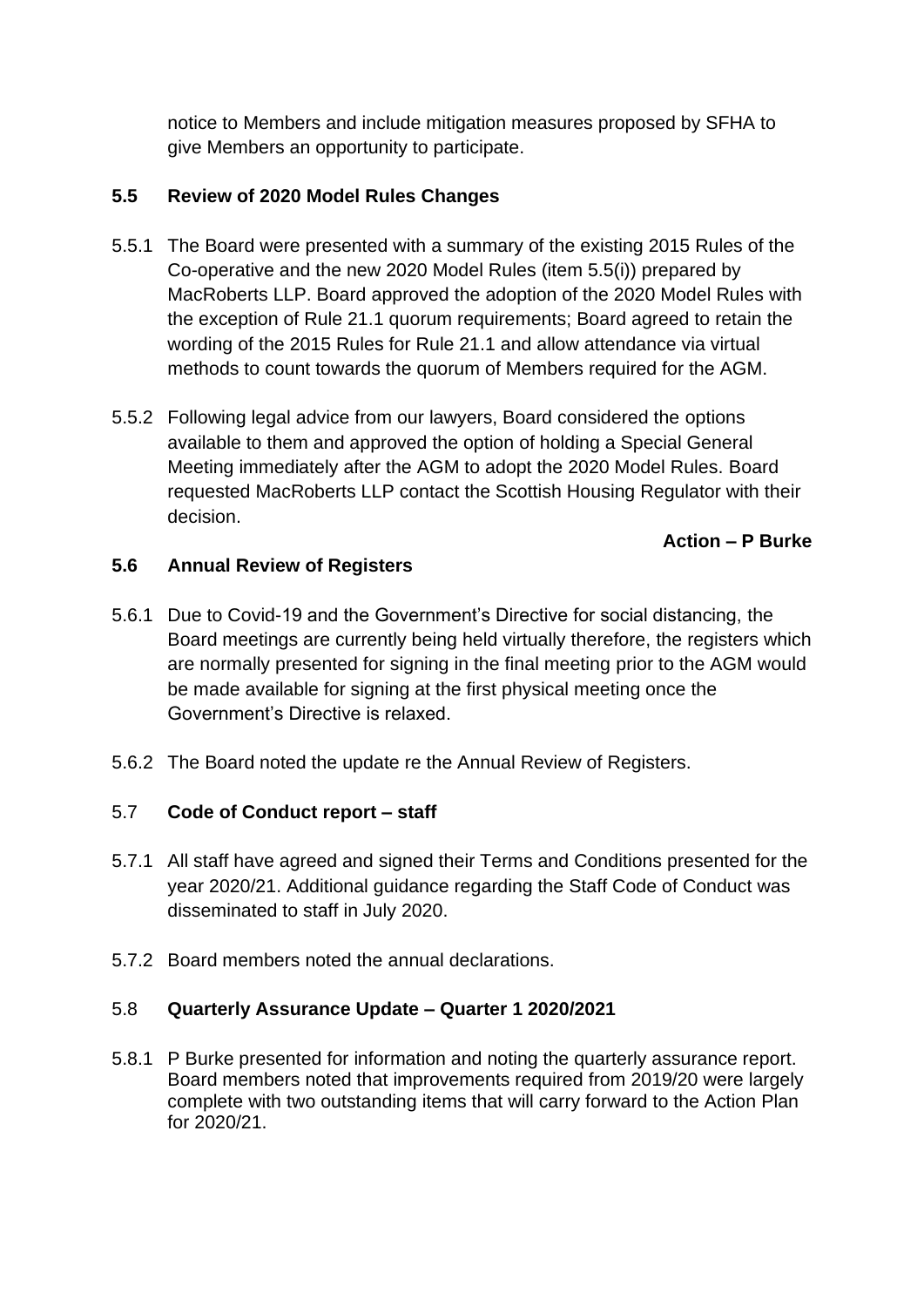Board noted that SHR had written to RSL's proposing some temporary and modest changes to the Regulatory Framework and noted that GWSF were proposing a formal response to SHR on behalf of members.

5.8.2 Board noted the recommended actions and update.

### 5.9 **Management Team Report**

- 5.9.1 The Senior team discussed the broader impact of Covid-19 on the Cooperative. Board were informed that the recovery process is in discussion and steps highlighted within the report are being progressed.
- 5.9.2 Board were updated on the financial changes to the Furlough scheme. Two staff members remain on furlough at present.
- 5.9.3 D McKnight advised that painterwork is due to commence on 10 August and not 3 August as stated in the Board papers.
- 5.9.4 The Board noted the Management Team report.

## **6. Temporary Depute Director's report**

## **6.1 Performance Report – Quarter 1 2020/21**

- 6.1.1 Key Performance Indicators were presented, and key exceptions were highlighted, including arears, void times and complaints relating to the estate. It was recognised that these were primarily linked to the impact of the Covid-19 pandemic.
- 6.1.2 A remote by the Citizens Advice Bureau was also highlighted and included case study, highlighting the importance of this service to tenants in maximising income.
- 6.1.3 The Board noted the Performance Report Q1 update.

## **6.2 Bad Debt – write off report**

6.2.1 D McKnight presented the report and Board were invited to write off rent arrears totalling £1,163.76 for Quarter 1 on the basis that all recovery routes had been exhausted.

The Board noted the report and approved the recommendation to write off the debt of £1,163.76.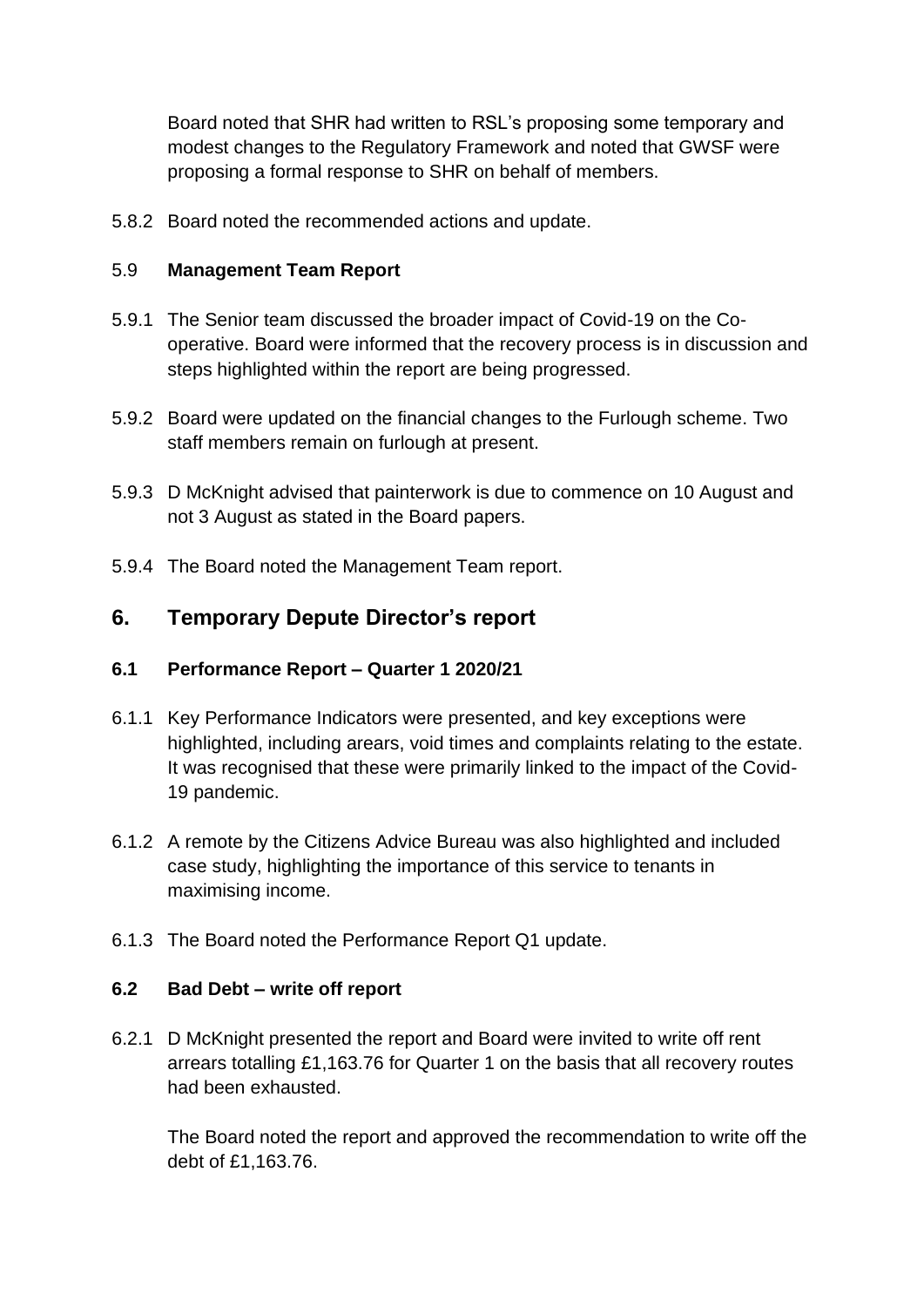#### **6.3 Maintenance progress report**

- 6.3.1 D McKnight updated Board on planned maintenance progress for 2020/21, concerning procurements for:
	- Kitchen and boiler replacement
	- Window replacement
	- bathroom replacement
- 6.3.2 The Board noted the progress in relation to planned maintenance.

## **6.4 Exceptions EESSH Compliance Progress Report**

- 6.4.1 D McKnight presented information on EESSH compliance (99% compliant) and steps required by December 2020 to achieve the first EESSH milestone. Information was also provided in relation to future requirements, considerations and trajectory concerning EESSH2.
- 6.4.2 The Board noted EESSH compliance progress.

#### **6.5 Fire Safety compliance progress report**

- 6.5.1 D McKnight presented the report and updated Board with steps being taken to ensure full compliance by the deadline of 1 February 2021.
- 6.5.2 417 properties (92%) have been completed and staff will focus on arranging access the remaining properties, where access difficulties have arisen.
- 6.5.3 The Board noted progress on fire safety compliance.

#### **6.6 5-year investment programme 2021/2025**

- 6.6.1 D McKnight presented the draft 5-year investment plan covering 2020/21- 2024/25.
- 6.6.2 The Board approved the 5-year investment plan.

#### **6.7 Report on tenders – environmental/close cleaning and gutter cleaning**

- 6.7.1 D McKnight presented report on tenders for both environmental/close cleaning and gutter cleaning.
- 6.7.4 The Board approved the report on tenders and agreed to:
	- award Caledonia Maintenance Services Ltd the contract for environmental/close cleaning services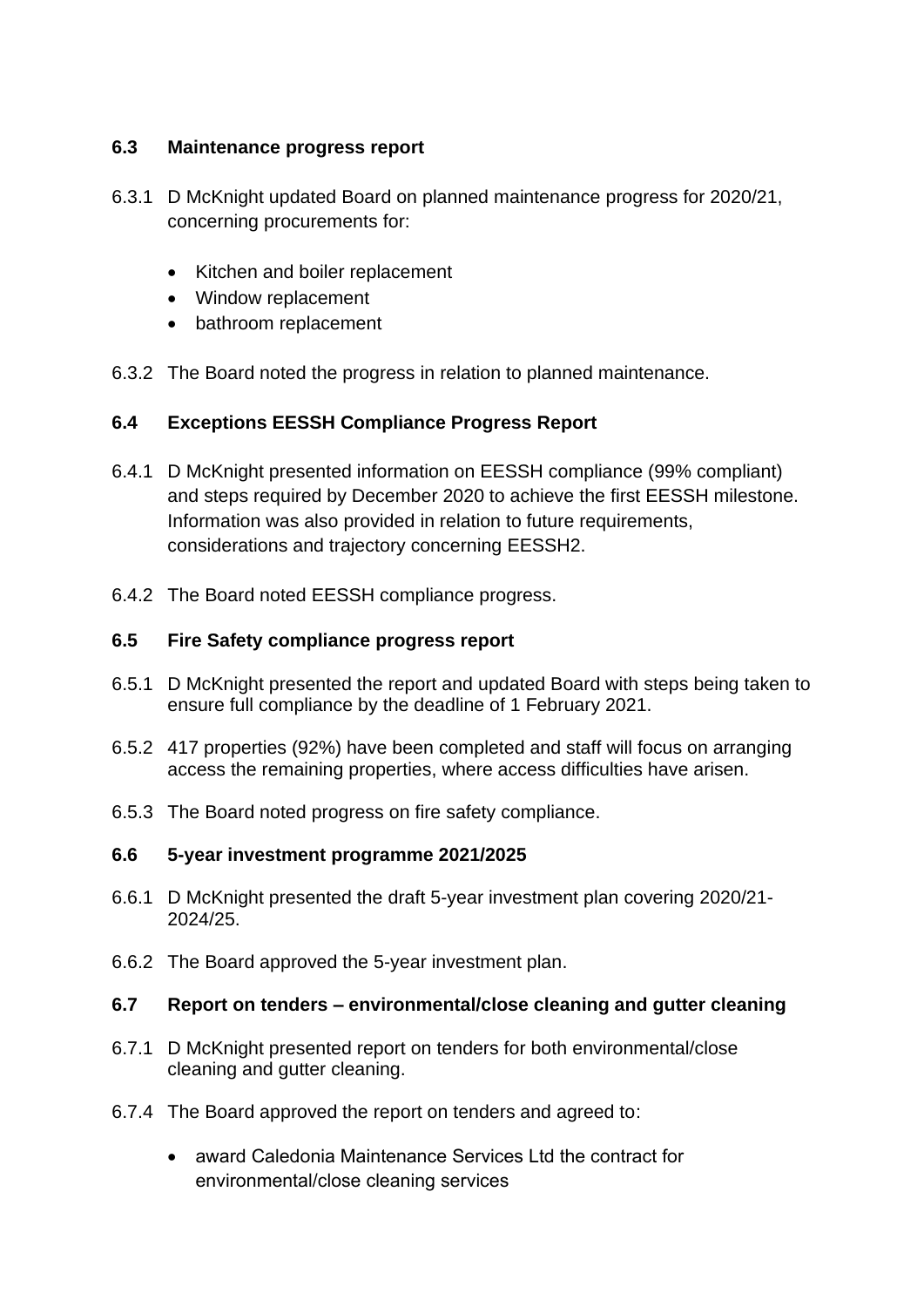- award David Mitchel Plastering and Building Ltd the contract for gutter cleaning
- increase the budget for gutter cleaning in 2020/21 by £836

# **7. Policy review**

7.1 P Burke provided an update on the following policies identified for August 2020 in the Board workplan:

Complaints Handling Error in workplan and not due until December 2021.

Data Protection Superseded by General Data Protection Regulations policy – no longer required.

ICT Strategy and Social Networking Recommended an ICT Strategic Review is undertaken with both policies incorporated into the review.

7.2 Board noted the policy update and approved the ICT Strategic Review.

## **8. Governance**

#### **8.1 Membership Report**

8.1.1 The Board approved Membership applications for prospective members and noted there was 1 tenancy granted in June 2020.

## **8.2 Ethical Conduct and Notifiable Events**

- 8.2.1 The notifiable events report was presented to the Board.
- 8.2.3 The Board noted the ethical conduct and notifiable events update.

# **9. Audit, Risk and Staffing sub-Committee**

9.1 There are no sub-Committee minutes to report this month.

## **10. Any Other Competent Business**

10.1 P Burke updated the Board on the increase in fees from Findlay and Co due to the audit being carried out during Coivd-19 restrictions.